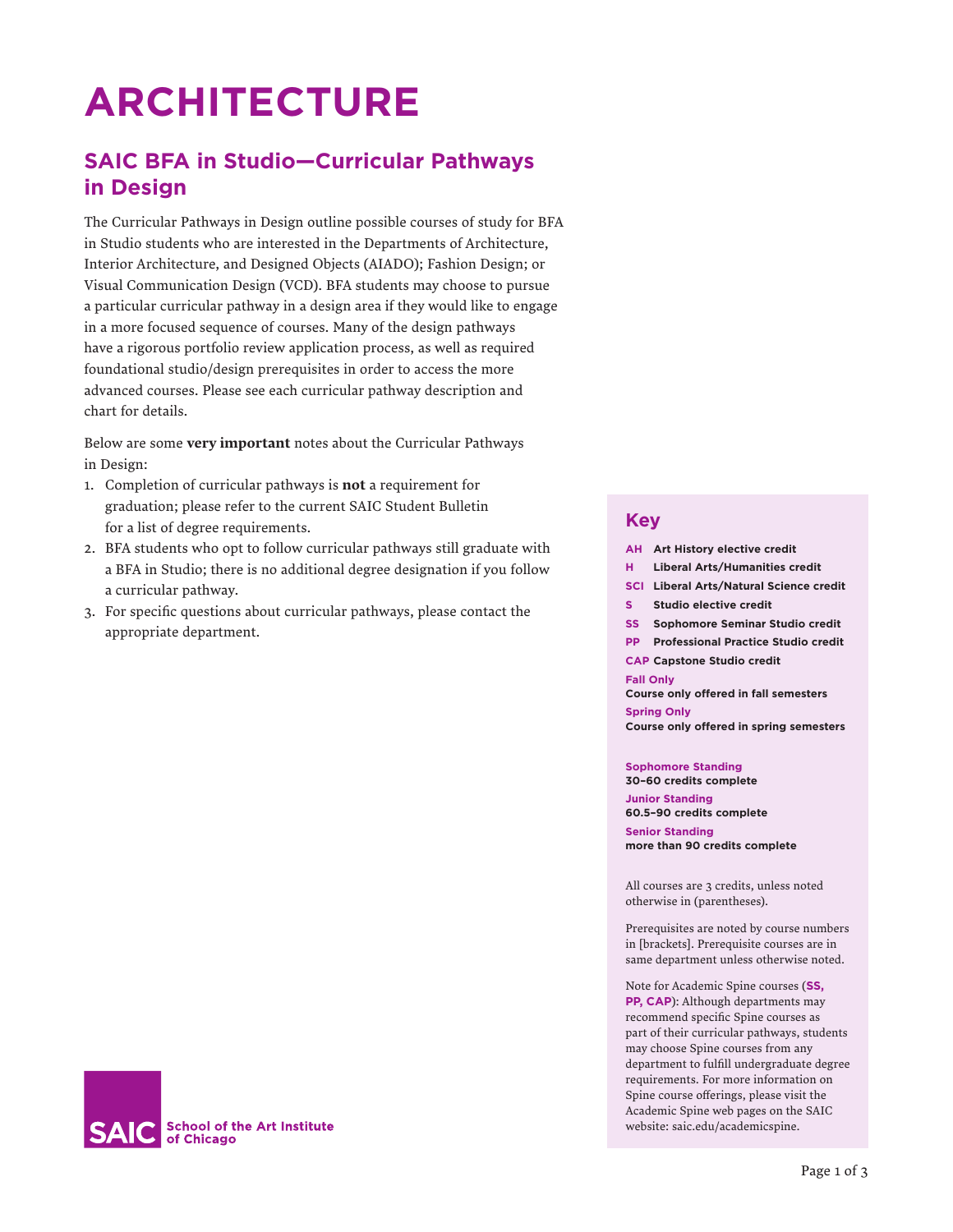# **Architecture Curricular Pathway**

## **CORE PATHWAY COURSES: ARCHITECTURE**

(Please note that 1000 level classes are offered in fall and spring. All other core design studios are offered only once a year.)

#### ARCH Core Design Studio Sequence (45 credits)

All count as studio credit

| <b>First Year</b>  |                                                                                                        |
|--------------------|--------------------------------------------------------------------------------------------------------|
| <b>ARCH 1001</b>   | Intro to Architecture                                                                                  |
| <b>ARCH 1002</b>   | Design Drawing                                                                                         |
| <b>Second Year</b> |                                                                                                        |
| <b>AIADO 1004</b>  | Design Communication                                                                                   |
| <b>ARCH 2001</b>   | <b>(Fall only)</b> Arch UG Studio 1 (6)<br>[ARCH/INARC 1001 or DESOB 1001]                             |
| <b>ARCH 2002</b>   | <b>(Spring only)</b> Arch UG Studio 2 (6)<br>$[2001+1002]$                                             |
| <b>Third Year</b>  |                                                                                                        |
| <b>ARCH 3031</b>   | (Fall only) Arch UG Studio 3 (6) $[2002]$                                                              |
| <b>ARCH 3930</b>   | (Spring only) Arch UG Studio 4; Prof.<br>Prac. $(6)$ [3031] <b>S/PP</b>                                |
| <b>Fourth Year</b> |                                                                                                        |
| <b>ARCH 4031</b>   | (Fall only) Arch UG Studio $5(6)$ [3920]                                                               |
| <b>ARCH 4900</b>   | (Spring only) Arch UG Studio 6;<br>Capstone (6) [portfolio review and<br>departmental permission S/CAP |

# **ACADEMIC SPINE COURSES RECOMMENDED**

(Topic titles may change by semester. Students should choose one option at each level.)

|                  | <b>SOPHSEM 2900</b> Design Thinking [sophomore standing] SS           |
|------------------|-----------------------------------------------------------------------|
|                  | <b>PROFPRAC 3900</b> Portfolio Development [SS 2900] PP               |
|                  | <b>PROFPRAC 3900 Runway Meets Runway [SS 2900] PP</b>                 |
| <b>ARCH 3930</b> | (Spring only) Arch UG Studio 4; Prof.<br>Prac. $(6)$ [3031] S/PP      |
| <b>ARCH 4900</b> | (Spring only) Arch UG Studio 6;<br>Capstone (6) [portfolio review and |

Please note: The AIADO department recommends pathway students take Spine courses within the department. Please consult with your department chair if you decide to take other Spine courses while still pursuing this pathway.

departmental permission] **S/CAP**

## **RECOMMENDED COURSES WITH PREREQUISITES**

(Please note that recommended courses may not be offered every semester.)

| <b>ARCH 4011</b>  | Construction & Design [2002] S                          |
|-------------------|---------------------------------------------------------|
| <b>ARCH 4056</b>  | Architectural Theory [junior standing] S                |
| <b>AIADO 4928</b> | No Discipline [junior standing] S                       |
| <b>AIADO 4945</b> | Eco Design [junior standing] S                          |
| <b>AIADO 4954</b> | Contemporary Issues in Design<br>[sophomore standing] S |
| <b>ARTHI 2501</b> | History of Space [survey] <b>AH</b>                     |
| <b>ARTHI 3438</b> | Global Architecture [survey] AH                         |
|                   |                                                         |

## **RECOMMENDED DEPARTMENT COURSES ABOVE THE INTRODUCTORY LEVEL, WITHOUT PREREQUISITES**

Open to all students (Please note that recommended courses may not be offered every semester.)

| <b>ARCH 2003</b>  | Light & Space S                          |
|-------------------|------------------------------------------|
| <b>ARCH 2008</b>  | Color & Space S                          |
| <b>ARCH 2014</b>  | Matter & Material S                      |
| <b>AIADO 3917</b> | Parametric Modeling: Rhino/Grasshopper S |
| <b>AIADO 3920</b> | Stage Set Design S                       |
| <b>AIADO 4919</b> | Critical Artifacts S                     |
| <b>AIADO 4932</b> | Unwrapping Design S                      |
| <b>AIADO 4935</b> | Go Fund Yourself! S                      |
| <b>AIADO 4950</b> | Parametric Construction: Revit S         |